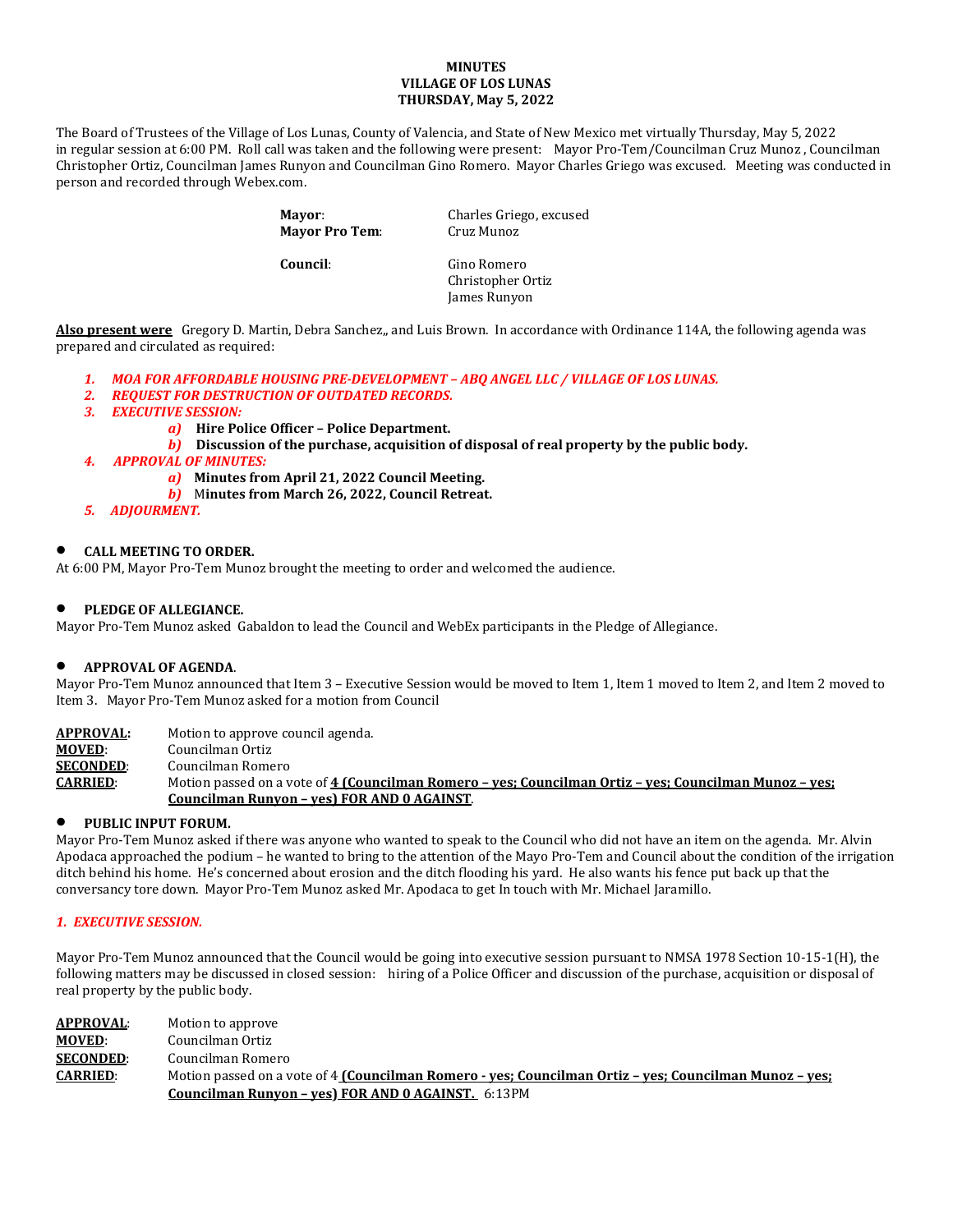At 7:10PM, Mayor Pro-Tem Munoz asked for a motion from Council indicating that they discussed: hiring of a Police Officer and discussion of the purchase, acquisition or disposal of real property by the public body.

### **APPROVAL:** Motion to approve<br>**MOVED:** Councilman Runyo **MOVED:** Councilman Runyon<br>**SECONDED:** Councilman Munoz **SECONDED:** Councilman Munoz<br>**CARRIED:** Motion passed on a **CARRIED**: Motion passed on a vote of 4 **(Councilman Romero - yes; Councilman Ortiz – yes; Councilman Munoz – yes; Councilman Runyon – yes) FOR AND 0 AGAINST**

Regarding the hiring of a Police Officer – Mayor -Tem Munoz put up the name of Javier Rodriguez.

| <b>APPROVAL:</b> | Motion to approve                                                                                 |
|------------------|---------------------------------------------------------------------------------------------------|
| <b>MOVED:</b>    | Councilman Romero                                                                                 |
| <b>SECONDED:</b> | Councilman Ortiz                                                                                  |
| <b>CARRIED:</b>  | Motion passed on a vote of 4 (Councilman Romero - Councilman Ortiz - ves: Councilman Munoz - ves: |
|                  | Councilman Runyon - yes) FOR AND 0 AGAINST                                                        |

Regarding the discussion of the purchase, acquisition or disposal of real property by the pubic body – there was nothing to report out.

### *2. MOA FOR AFFORDABLE HOUSING PRE-DEVELOPMENT – ABQ ANGEL LLC / VILLAGE OF LOS LUNAS.*

Ms. Erin Callahan presented item two. The Village of Los Lunas is seeking to enter into a MOA with ABQ Angel LLC, an affordable housing developer, to provide terms for the pre-development phase of an affordable housing project in order to allow the develoo9per to apply for financing. Overview of efforts to date: TOD zoning to encourage multi-family development, Los Lunas/Valencia County affordable housing plan, metropolitan redevelopment area, approved Transportation Center master plan. Complications of site: road, water, ewer infrastructure needs to be connected through site. Large drainage pond poorly located for new development. Village has needs for drainage and other infrastructure beyond those of a new affordable housing development; staff input required for successful development. Council approved a budget for our Public Works Director, Michael Jaramillo, to build the road connection from Helen Circle to Los Lentes and establish the water/sewer infrastructure in that road. They have a qualified grantee, affordable housing developer, ABQ Angel LLC. ABQ Angel LLC formed to develop affordable housing with an experience team: CC Housing Inc., as non-profit partner to manage long term affordability; Dekker Parich Sabatini; Isaacson & Aftman; and HART Construction. Sheldon is still compiling other members of his team. Already verified as qualified grantee. Pursuing other fund sources besides highly competitive 9% low income housing tax credit. Open to collaborative process while Village work through infrastructure development in order to achieve best outcome for both parties. The MOA before Council tonight has been through the review of our legal counsel. Developer can't apply for funds without commitment that project can move forward if funds should be awarded. MOA intended to protect both parties' interests during pre-development phase. Mr. Sheldon Jordan gave a brief presentation of the project. The family portion will be about 120 units and the senior development will be about 48 units – 4-story building with elevator. Mayor Pro-Tem Munoz asked Council if they had any questions. Councilman Runyon commented, there's a lot of issues (District 4), things become stagnant but he believes that this would be a positive to the area. Erin mentioned that the Village counsel made a change to the MOA. Mayor Pro-Tem Munoz asked for a motion from Council.

**APPROVAL:** Motion to approve amended version of MOA.<br>**MOVED**: Councilman Runyon **MOVED:** Councilman Runyon<br>**SECONDED:** Councilman Romero **SECONDED:** Councilman Romero<br>**CARRIED:** Motion passed on a v **CARRIED**: Motion passed on a vote of **4 (Councilman Romero – Councilman Ortiz – yes; Councilman Munoz – yes; Councilman Runyon – yes) FOR AND 0 AGAINST**.

#### *3.REQUEST FOR DESTRUCTION OF OUTDATED RECORDS.*

Ms. Cynthia Lovato presented item three. She is requesting permission to destroy outdated/obsolete records in accordance with State Statute Section 14-1-8 NMSA 1978. Mayor Pro-Tem Munoz asked if there were any questions – there were none. Mayor Pro-Tem Munoz asked for a decision from council.

| APPROVAL:        | Motion to approve                                                                                 |
|------------------|---------------------------------------------------------------------------------------------------|
| <b>MOVED:</b>    | Councilman Romero                                                                                 |
| <b>SECONDED:</b> | Councilman Ortiz                                                                                  |
| <b>CARRIED:</b>  | Motion passed on a vote of 4 (Councilman Romero - Councilman Ortiz - ves: Councilman Munoz - ves: |
|                  | Councilman Runyon - yes) FOR AND 0 AGAINST                                                        |